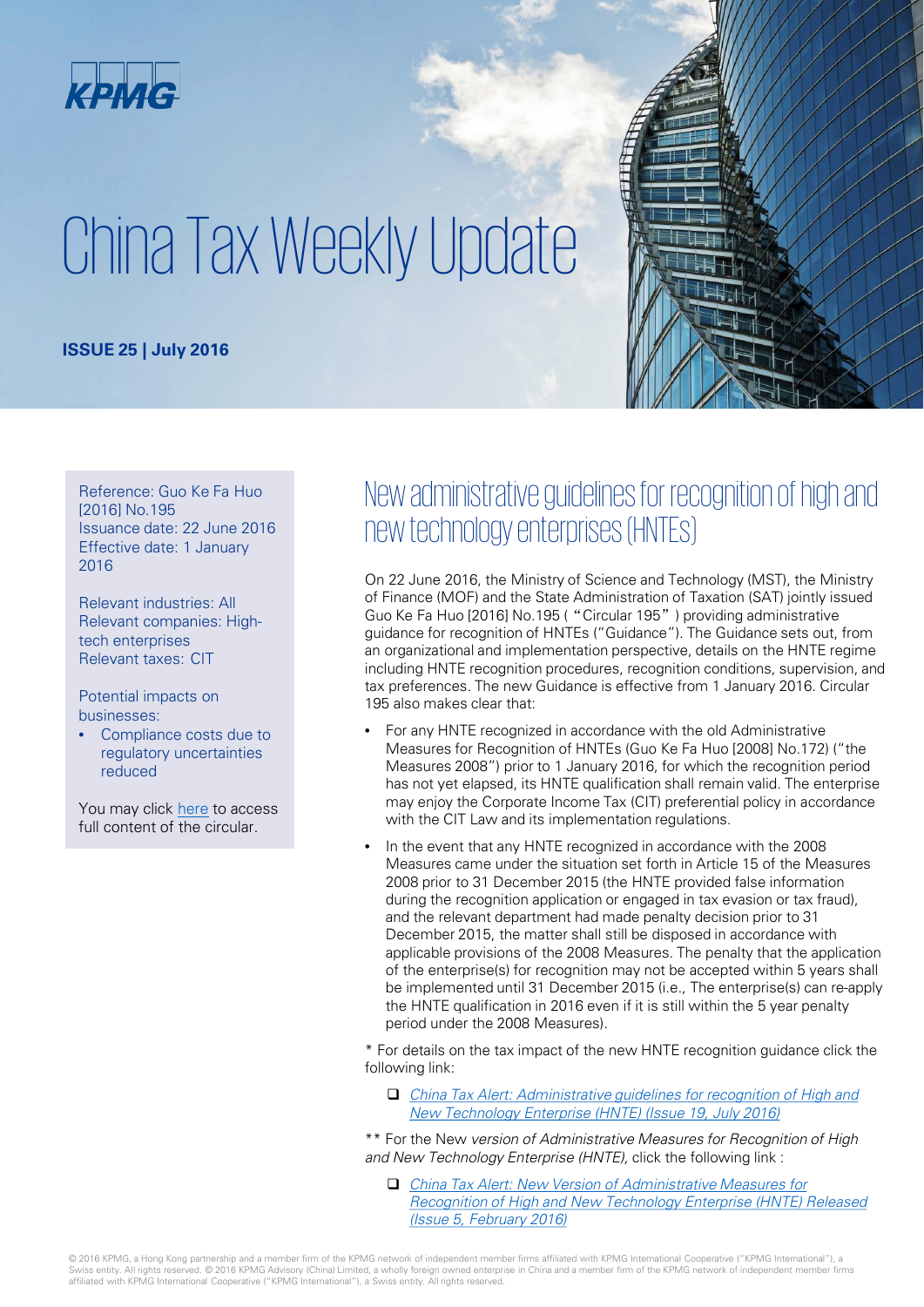Announcement [2016] No.38 Issuance date: 22 June 2016 Effective date: 1 July 2016

Relevant industries: All Relevant companies: All Relevant taxes: Resource Tax

Potential impacts on businesses:

- Effective tax burden may reduced
- Compliance costs due to regulatory uncertainties reduced

You may click [here](http://www.chinatax.gov.cn/n810341/n810755/c2185564/content.html) to access full content of the circular.

[2016] No.95 / Shang Zheng Han [2016] No. 1209 / Yue Fu [2016] No. 60 / GSTB Announcement [2016] No. 13 Issuance date: From 14 June 2016 to 27 June 2016 Effective date: 1 May 2016

Relevant industries: All Relevant companies: All Relevant taxes: VAT

Potential impacts on businesses:

• Compliance risks due to regulatory uncertainties reduced

You may click the circular titles to access full content of the circulars.

## Reference: SAT revised tax filing forms for Resource Tax

As mentioned in KPMG [China Tax Weekly Update](https://home.kpmg.com/cn/en/home/insights/2016/05/china-tax-weekly-update-18.html) (Issue 18, May 2016), on 9 May 2016, the MOF, the SAT and the Ministry of Water Resource (MWR) issued 3 circulars to comprehensively implement the Resource Tax Reform beginning 1 July 2016. China will implement a reform of expanding the scope of collection of the Resource Tax as well as transitioning it from a volume basis tax to a price basis tax. The main objectives of the reform are to regularise the interaction between the Resource Taxes and fees and to establish a more fair, reasonable, and efficient Resource Tax system.

Thus, SAT issued SAT Announcement [2016] No. 38 to accordingly revise the Resource Tax filing forms, effective from 1 July 2016.

\* With regard to the tax impact of the comprehensive implementation of Resource Tax Reform, you may click the following link to access the relevant analysis:

 China Tax Alert: Comprehensive Implementation of the Resource Tax [Reform on 1 July: the overall tax burden on enterprises will not be](https://home.kpmg.com/cn/zh/home/insights/2016/06/china-tax-alert-18.html)  increased (Issue 18, June 2016)

## Reference: Shui Zong Faw Eurther VAT reform implementation rules

In order to help better implement the new VAT rules Measures for Implementation of the Pilot Program of VAT Reform (Cai Shui [2016] No. 36, "Circular 36"), recently, the tax authorities and other relevant authorities in different regions issued several announcements or interpretations to clarify implementation issues for the VAT reform. The main circulars are as follows:

- □ SAT issues notice on implementation of analysis for VAT reform pilot and improvement of tax services (Shui Zong Fa [2016]No.95)
- □ Shanghai Stock Exchange issues notice on VAT reform related matters (Shang Zheng Han [2016] No. 1209)
- □ Q&A on hot VAT reform issues by Beijing State Tax Bureau
- Guangdong Provincial Government issues notice on transitional scheme for division of provincial revenue on VAT after the VAT reform (Yue Fu [2016] No. 60)
- [Guangdong State Tax Bureau \(GSTB\) issues announcement on repealing](http://www.zs.gd-n-tax.gov.cn/pub/gdgsww/xxgk/ssfg/fgk/qbfg/dffg_760/gdsgjswj/201606/t20160628_968569.html)  the administrative measures of entrusted issuance of the general invoices (GSTB Announcement [2016] No. 13)
- □ *[Q&A on VAT Reform issues of brokerage services by GSTB](http://www.gd-n-tax.gov.cn/pub/gzsgsww/bsfw/bszt/ygz/ygzrdwd/201605/t20160523_935334.html)*
- [Guidance on comprehensive implementation of VAT reform by Hainan](http://www.hitax.gov.cn/ssxc_3_17_8/2382061.html) STB- Q&A in construction industry
- □ Q&A on VAT Reform issues of construction industry by Anhui STB (Issue 5)
- [Q&A on hot 12366 VAT Reform issues by Fujian STB](http://www.fj-n-tax.gov.cn/admin/vfs/fj/content/contentTemplate.jsp?ContentId=1141919&siteName=fj&styleName=blue&portletStyleName=menu&menuID=1)

The State Council, the MOF and the SAT have recently issued many circulars for the implementation of Circular 36. You may click KPMG China Tax Weekly Update [Issue 13,](https://home.kpmg.com/cn/en/home/insights/2016/04/china-tax-weekly-update-13.html) [Issue 14](https://home.kpmg.com/cn/en/home/insights/2016/04/china-tax-weekly-update-14.html), [Issue 15,](https://home.kpmg.com/cn/en/home/insights/2016/04/china-tax-weekly-update-15.html) [Issue 16,](https://home.kpmg.com/cn/en/home/insights/2016/05/china-tax-weekly-update-16.html) [Issue 17,](https://home.kpmg.com/cn/en/home/insights/2016/05/china-tax-weekly-update-17.html) [Issue 18,](https://home.kpmg.com/cn/en/home/insights/2016/05/china-tax-weekly-update-18.html) [Issue 19,](https://home.kpmg.com/cn/en/home/insights/2016/05/china-tax-weekly-update-19.html) [Issue 20](https://home.kpmg.com/cn/en/home/insights/2016/06/china-tax-weekly-update-20.html), [Issue 21](https://home.kpmg.com/cn/en/home/insights/2016/06/china-tax-weekly-update-21.html), [Issue 22,](https://home.kpmg.com/cn/en/home/insights/2016/06/china-tax-weekly-update-22.html) [Issue 23](https://home.kpmg.com/cn/en/home/insights/2016/06/china-tax-weekly-update-23.html) and [Issue 24](https://home.kpmg.com/cn/en/home/insights/2016/06/china-tax-weekly-update-24.html) to understand the details.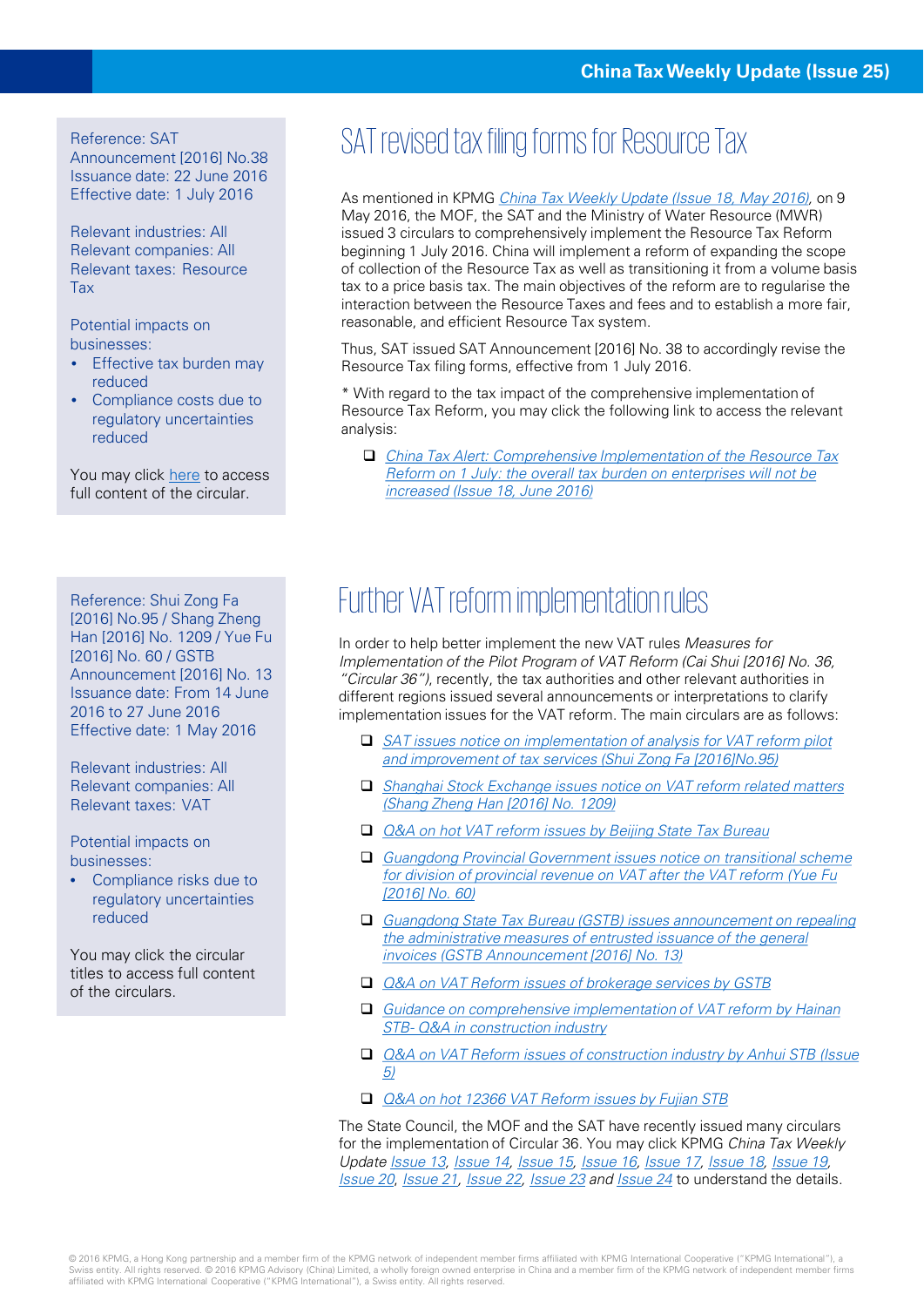\* On the occurrence of Circular 36 announcement, KPMG immediately issued a series of China Tax Alerts to provide an overview of the high level policies and general impacts across all industries. Focusing on construction, real estate, finance and lifestyle services, at the same time, we also issued specific alerts for each of the three major industries affected by these changes. You may click the following links to read:

- [China Tax Alert: China's new VAT rates & rules –high level policies and](https://home.kpmg.com/cn/en/home/insights/2016/03/china-tax-alert-09-vat-implementation-rules.html)  general impacts across all industries (Issue 9, March 2016)
- [China Tax Alert: China's new VAT rates & rules –Financial Services](https://home.kpmg.com/cn/en/home/insights/2016/03/china-tax-alert-10-implementation-rules-fs-insurance.html) impacts (Issue 10, March 2016)
- □ China Tax Alert: China's new VAT rates & rules –Lifestyle Services impacts (Issue 11, March 2016)
- [China Tax Alert: China's new VAT rates & rules -Real Estate &](https://home.kpmg.com/cn/en/home/insights/2016/03/china-tax-alert-12-china-vat-reform-policy.html)  Construction industry impacts (Issue 12, March 2016)

\*\* In addition, the MOF and SAT issued Cai Shui [2016] No. 68 ("Circular 68") to further clarify VAT treatment of services in regard of reinsurance arrangements, lease of immovable properties and non-academic education on 18 June 2016. With regard to the tax impact that Circular 68 making to reinsurance services, you may click KPMG the following link to understand more details:

 [China Tax Alert: New Circular clarifies China's VAT treatment of](https://home.kpmg.com/cn/en/home/insights/2016/06/china-tax-alert-17-va-treatment-of-reinsurance-arrangements.html)  reinsurance arrangements (Issue 17, June 2016)

#### China sets up two new National Independent Innovation Reference: Guo Han [2016]<br>No. 106/107<br>Demonstration Zones (NIIDZS)

On 16 June 2016, the State Council issued Guo Han [2016] No. 106 and No. 107, officially approving the establishment of two new NIIDZs in the Fuzhou-Xiamen-Quanzhou State Hi-tech Industry Development Zones (Fu Xia Quan SHIDZs) in South East China and Hefei-Wuhu-Bengbu SHIDZs (He Wu Beng SHIDZs) in Eastern China. The two circulars took effect from the date of issuance, i.e.,16 June 2016.

- Reply of the State Council to approving the set up of NIIDZs in Fu Xia Quan SHIDZs (Guo Han [2016] No. 106)
- $\Box$  Reply of the State Council to approving the set up of NIIDZs in He Wu Beng SHIDZs (Guo Han [2016] No. 107)

\* On March 2016, the Standing Committee Meeting of the State Council decided to set up several new NIIDZs and to accelerate the construction of Shanghai Scientific and Technological Innovation Centre. For more information about these, you may click KPMG [China Tax Weekly Update \(Issue 12, April](https://home.kpmg.com/cn/en/home/insights/2016/04/china-tax-weekly-update-12.html)  2016) to understand more.

\*\* For further information about relevant tax preferential policies of NIIDZs, you may click KPMG [China Tax Weekly Update \(Issue 6, March 2016\)](https://home.kpmg.com/cn/en/home/insights/2016/02/china-tax-weekly-update-06.html) to understand more details.

No. 106 /107 Issuance date: 16 June 2016 Effective date: 16 June 2016

Relevant industries: Hi-tech Industry Relevant companies: Enterprises located in Fu Xia Quan SHIDZs and He Wu Beng SHIDZs Relevant taxes: N/A

Potential impacts on businesses:

• Operational costs reduced

You may click the circular titles to access full content of the circulars.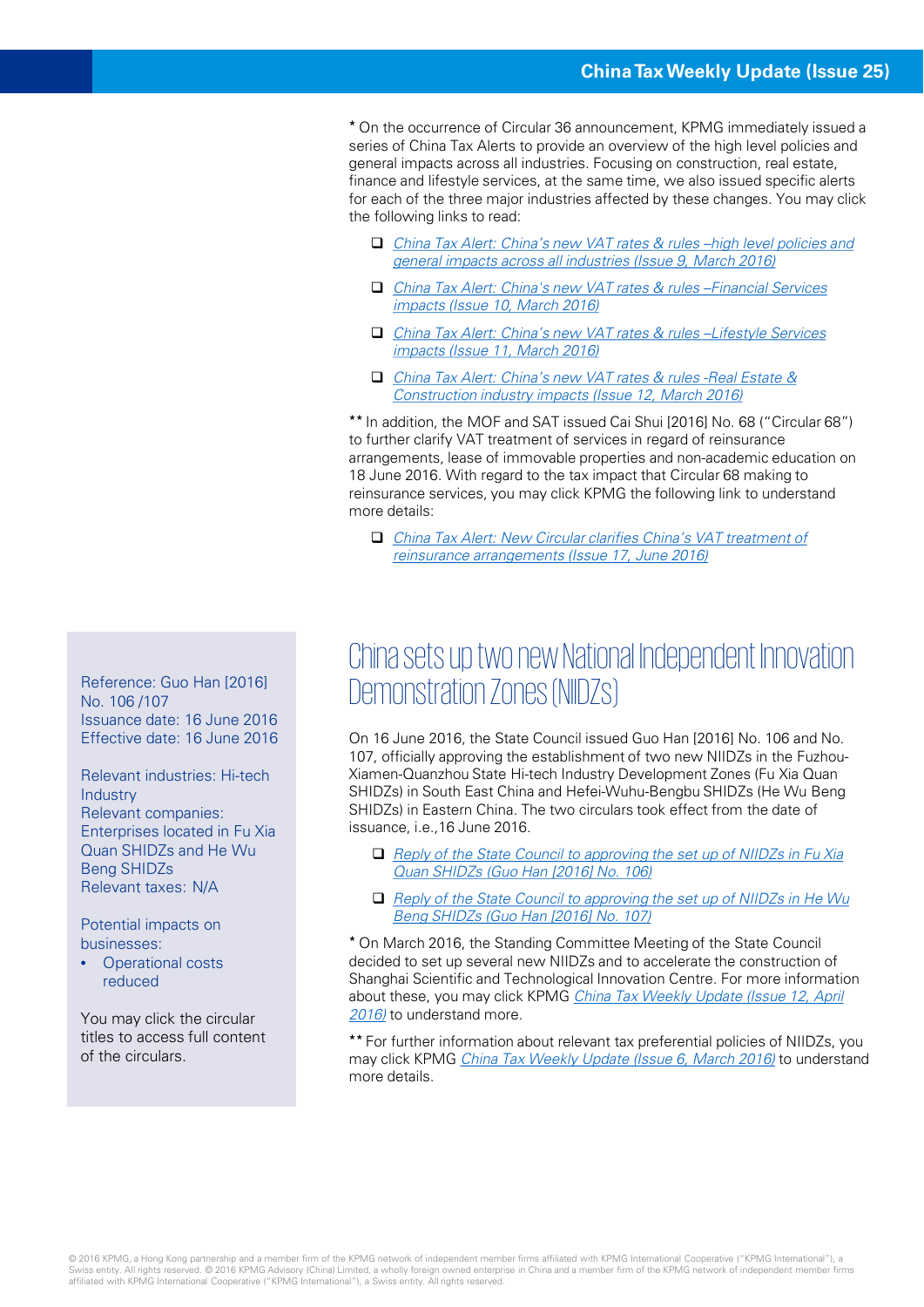Reference: N/A Issuance date: 27 June 2016 Effective date: 1 July 2016

Relevant industries: All Relevant companies: All Relevant taxes: All

Potential impacts on businesses:

- Compliance costs reduced
- Risks of being challenged due to non-compliance issues increased

You may click [here](http://www.chinatax.gov.cn/n810219/n810724/c2196125/content.html) to access full content of the circular.

#### Guidelines on cooperation between the State Tax Bureau and the Local Tax Bureau [Version 3.0]

In order to comprehensively implement the VAT reform, the Resource Tax reform, as well as deepen the reform of the tax collection and administration system, the SAT revised the Guidelines on Cooperation between the State Tax Bureau (STB) and the Local Tax Bureau (LTB) [Version 2.0]. STBs, which are established at every level of administration (from province down to country level) form a hierarchy of tax authorities under the national SAT and focus on collecting the national taxes. LTBs, by contrast, collect mainly the separate local taxes to fund local governments. There has always been a measure of crossover and cooperation between the duties and responsibilities of the STBs and LTBs. Efforts have been made, in recent years, to make them work together more effectively.

Version 2.0 was issued in early 2016. The Guidelines have been upgraded to Version 3.0 with 51 cooperation items in total, which retains 44 cooperation items, revises 13 cooperation items in Version 2.0 and newly adds 7 cooperation items. The Version 3.0 will be effective from 1 July 2016.

|                                           | Share core resources: STBs and LTBs can share tax<br>service halls with each other.                                                                                                                                                                                                                                                                                                                                                                          |
|-------------------------------------------|--------------------------------------------------------------------------------------------------------------------------------------------------------------------------------------------------------------------------------------------------------------------------------------------------------------------------------------------------------------------------------------------------------------------------------------------------------------|
|                                           | Cooperative administration of tax collection from<br>construction enterprises operating across tax districts:<br>LTBs are experiencing difficulties in obtaining business<br>information on construction enterprises operating across<br>tax districts after the May 2016 VAT reform. Addressing<br>this issue, STBs will help LTBs strengthen the tax<br>management by means of jointly collecting taxes, levying<br>by commission and sharing information. |
|                                           | Cooperative implementation of integrated tax management<br>for real estate enterprises: STBs and LTBs shall jointly set<br>up a registration system for real estate enterprise projects<br>and share relevant tax information of the enterprises.                                                                                                                                                                                                            |
| <b>New</b><br>cooperation<br><b>items</b> | Draw on each others' tax management experience: in view<br>of STBs' lack of tax management experience with VAT-<br>reform industries, and LTBs' lack of experience with<br>general VAT management, STBs and LTBs shall establish<br>long-term experience sharing mechanisms.                                                                                                                                                                                 |
|                                           | Jointly promote tax online services: STBs and LTBs shall<br>establish unified mobile online systems for tax services.                                                                                                                                                                                                                                                                                                                                        |
|                                           | Collaborative implementation of recordal management for<br>CIT preferential policies : At present, some enterprises<br>have their CIT affairs managed by STBs, and others by<br>LTBs. Their requirements of filing materials are not unified.<br>To solve this problem, STB and LTB shall unify their<br>standards of filing materials.                                                                                                                      |
|                                           | Jointly sign with taxpayer the entrusted tax payment<br>agreement: STB or LTB can sign with taxpayer the<br>entrusted tax payment agreement on behalf of each other.<br>The entrusted tax payment agreement is an agreement<br>signed among the taxpayers, tax authorities and banks so<br>that the taxpayers can make the tax payments<br>electronically through the banks.                                                                                 |
|                                           |                                                                                                                                                                                                                                                                                                                                                                                                                                                              |

\* For further information about the earlier 2.0 Guidelines, which the 3.0 [Guidelines now replace, please click on KPMG](https://home.kpmg.com/cn/en/home/insights/2016/01/china-tax-weekly-update-02.html) China Tax Weekly Update (Issue 2, January 2016).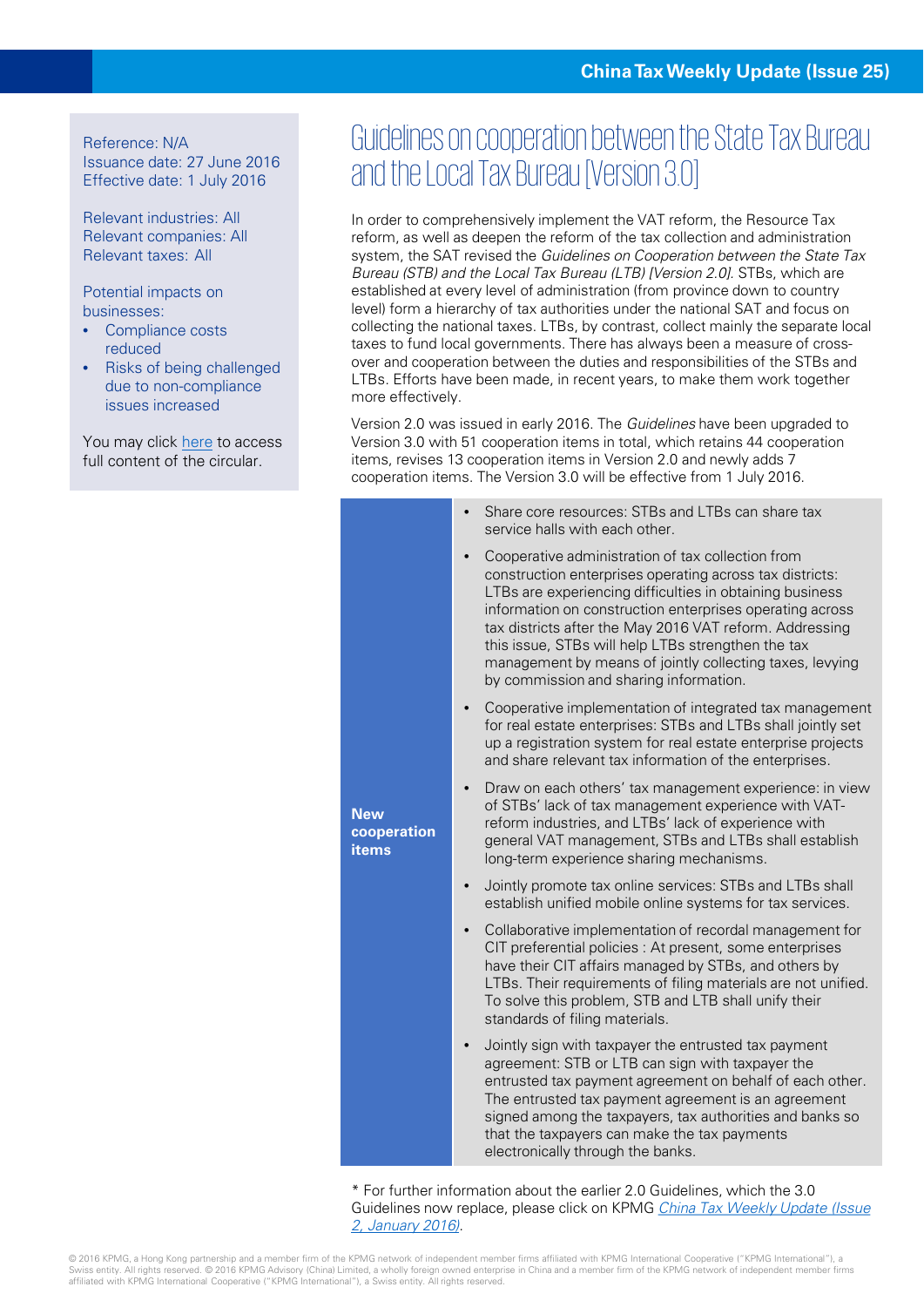Reference: N/A Issuance date: N/A Effective date: N/A

Relevant industries: All Relevant companies: Enterprises in Hong Kong Relevant taxes: CIT/IIT

Potential impacts on businesses:

• Risks of being challenged due to non-compliance issues increased

You may click [here](http://www.info.gov.hk/gia/general/201606/20/P201606200520.htm) to access full content of the circular.

Reference: Shui Zong Han [2016] No. 274 Issuance date: 19 June 2016 Effective date: N/A

Relevant industries: N/A Relevant companies: Beijing Juling Plastic Co.,Ltd Relevant taxes: CIT

Potential impacts on businesses:

• Compliance risks due to regulatory uncertainties reduced

You may click [here](http://www.chinatax.gov.cn/n810341/n810755/c2183495/content.html) to access full content of the circular.

#### Hong Kong joins global inclusive framework for implementation of BEPS

According to a Hong Kong SAR government website, Hong Kong has accepted the OECD's invitation to join, in the name of "Hong Kong, China", the inclusive framework for implementation of the package of measures against BEPS, as an Associate. In becoming an Associate to the BEPS Project, Hong Kong has committed to the comprehensive BEPS Package, including its four minimum standards: in the areas of harmful tax practices, tax treaty abuse, country-bycountry reporting requirements and improvements in cross-border tax dispute resolution.

There are three pledges to fulfil (commitment automatic exchange of information, adherence to the multilateral convention, and meeting the standards of the Global Forum Peer Review on information exchange). If these standards are not met a jurisdiction may be put on a blacklist and tax countermeasures taken by other countries against it.

The Hong Kong SAR government is on putting in place the mechanism for automatic exchange of financial account information in tax matters, in order to meet the pledge to commence the first information exchanges by the end of 2018. The Commissioner of Inland Revenue will represent Hong Kong and attend the inaugural meeting of the inclusive framework, which will take place in Kyoto, Japan, from June 30 to July 1, 2016.

#### SAT response to reply Beijing enforcement case clarifies position on deductibility of insurance payments

On 19 June 2016, the SAT issued Shui Zong Han [2016] No. 274. This contained a reply to the Beijing State Tax Bureau (BSTB) regarding the Review Opinion on the Tax Evasion Case of Beijing Juling Plastic Co., Ltd. in 2009. The company regarded the commercial insurance expenses paid by the company for some of the management personnel as deductible expenses for CIT purpose. The SAT replied that such activity shall not be identified as tax evasion for the following reasons:

- According to article 36 of Implementation Regulations for the Corporate Income Tax Law (CIT) of the People's Republic of China (PRC) , the commercial insurance expenses paid by the enterprise for some of the management personnel cannot be deductible for CIT purpose. But the expenses deducted for CIT purpose were the actual expenditure of the enterprise.
- Apart from the insurance issue subject to this investigation, there was no other matter under investigation for this enterprise. No other noncompliant behaviour had been recorded since the establishment of the enterprise. The enterprise in this case has withheld and paid the individual income tax for the commercial insurance expenses paid for the management staff during the tax period. Therefore, the SAT took the view that there was insufficient evidence to prove a taxpayer intent to avoid tax.

© 2016 KPMG, a Hong Kong partnership and a member firm of the KPMG network of independent member firms affiliated with KPMG International Cooperative ("KPMG International"), a Swiss entity. All rights reserved. © 2016 KPMG Advisory (China) Limited, a wholly foreign owned enterprise in China and a member firm of the KPMG network of independent member firms affiliated with KPMG International Cooperative ("KPMG International"), a Swiss entity. All rights reserved.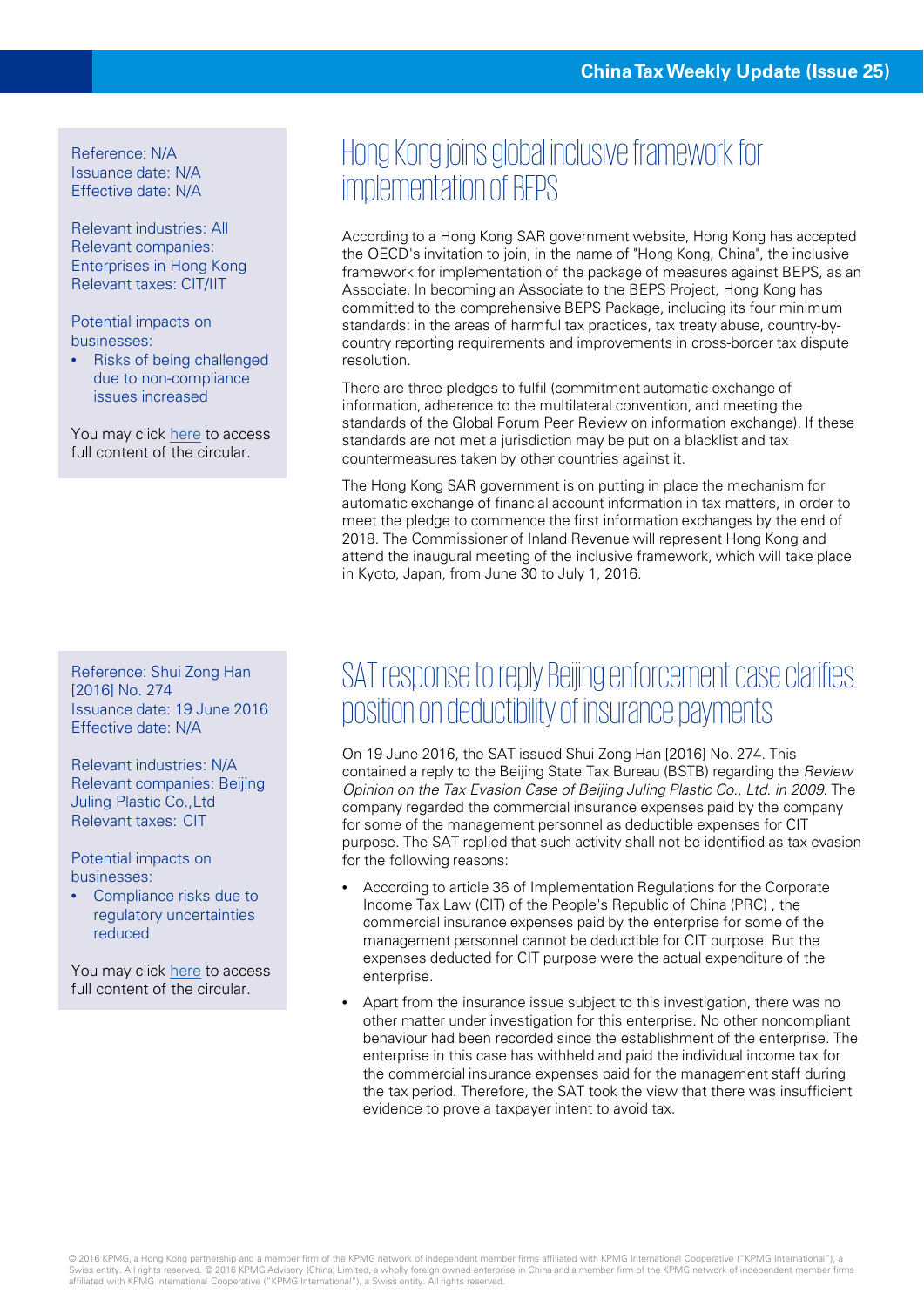Issuance date: N/A Effective date: N/A

Relevant industries: All Relevant companies: Enterprises of multinational groups located in Beijing Relevant taxes: CIT

Potential impacts on businesses:

• Risks of being challenged due to non-compliance issues increased

You may click the circular titles to access full content of the circulars.

## Beijing State Tax Bureau (BSTB) anti-avoidance activities

Per the website of the 2nd sub-bureau of Beijing State Tax Bureau (2nd subbureau), the 2nd sub-bureau recently undertook a series of activities to strengthen the supervision and management of tax anti-avoidance, and clarified their work direction.

- [China and Denmark cooperate on two bilateral advance pricing](http://www.bjtax.gov.cn/bjsat/qxfj/zsefj/sy/zfxxgk/zfxxgkml/gzdt/201606/t20160627_261981.html)  arrangements (APAs)
	- The 2nd sub-bureau assisted the SAT in bilateral negotiations with Denmark on two APA cases. The first APA has agreed on the payment of RMB 10 million of CIT plus interest. The second case is the renewal of a bilateral APA between China and Denmark.
- □ [2nd sub-bureau establishes supervision mechanism for MNE profit levels](http://www.bjtax.gov.cn/bjsat/qxfj/zsefj/sy/zfxxgk/zfxxgkml/gzdt/201606/t20160627_261979.html)
	- Based on the tax administrative data in the tax bureau system, the 2nd sub-bureau has gradually built up a supervision index system on MNE profit levels. This includes the company's basic information, financial information and tax information.
	- The 2nd sub-bureau evaluates the risk of tax avoidance through statistical analysis on MNEs. They utilizes the evaluation results as a basis to establish a mechanism that MNEs will be supervised and dealt with differently based on their different risk levels.
- □ [2nd sub-bureau strengthens related-party transaction risk monitoring](http://www.bjtax.gov.cn/bjsat/qxfj/zsefj/sy/zfxxgk/zfxxgkml/gzdt/201606/t20160627_261978.html)
	- The 2nd sub-bureau has been investigating related-party payments declarations. During the audit of TP documentation, the bureau collects the information of related-party transactions and the finance information covering several years where the amounts of related-party transaction are large. Through the real-time monitoring of the risk index, the bureau can guard against the activities of shifting profits and evading taxes in the large amount of related-party transactions.

Reference: GAC

Announcement [2016] No. 39 Issuance date: 28 June 2016 Effective date: 1 July 2016

Relevant industries: All Relevant companies: All Relevant taxes: Customs Duty

Potential impacts on businesses:

Compliance risks due to regulatory uncertainties reduced

You may click [here](http://www.customs.gov.cn/publish/portal0/tab49661/module126388/info805663.htm) to access full content of the circular.

#### Real time information exchange of customs data under China-South Korea FTA

On 28 June 2016, the General Administration of Customs (GAC) issued GAC Announcement [2016] No. 39 ("Announcement 39"), clarifying that place of origin data of goods under Free Trade Agreement Between the Government of the People's Republic of China and the Government of the Republic of Korea ("the Agreement") can realise real-time exchange through the Country of Origin Electronic Information Exchange System between the customs of China and South Korea from 1 June 2016. The completion notes for customs declaration forms and relevant issues are also clarified in Announcement 39.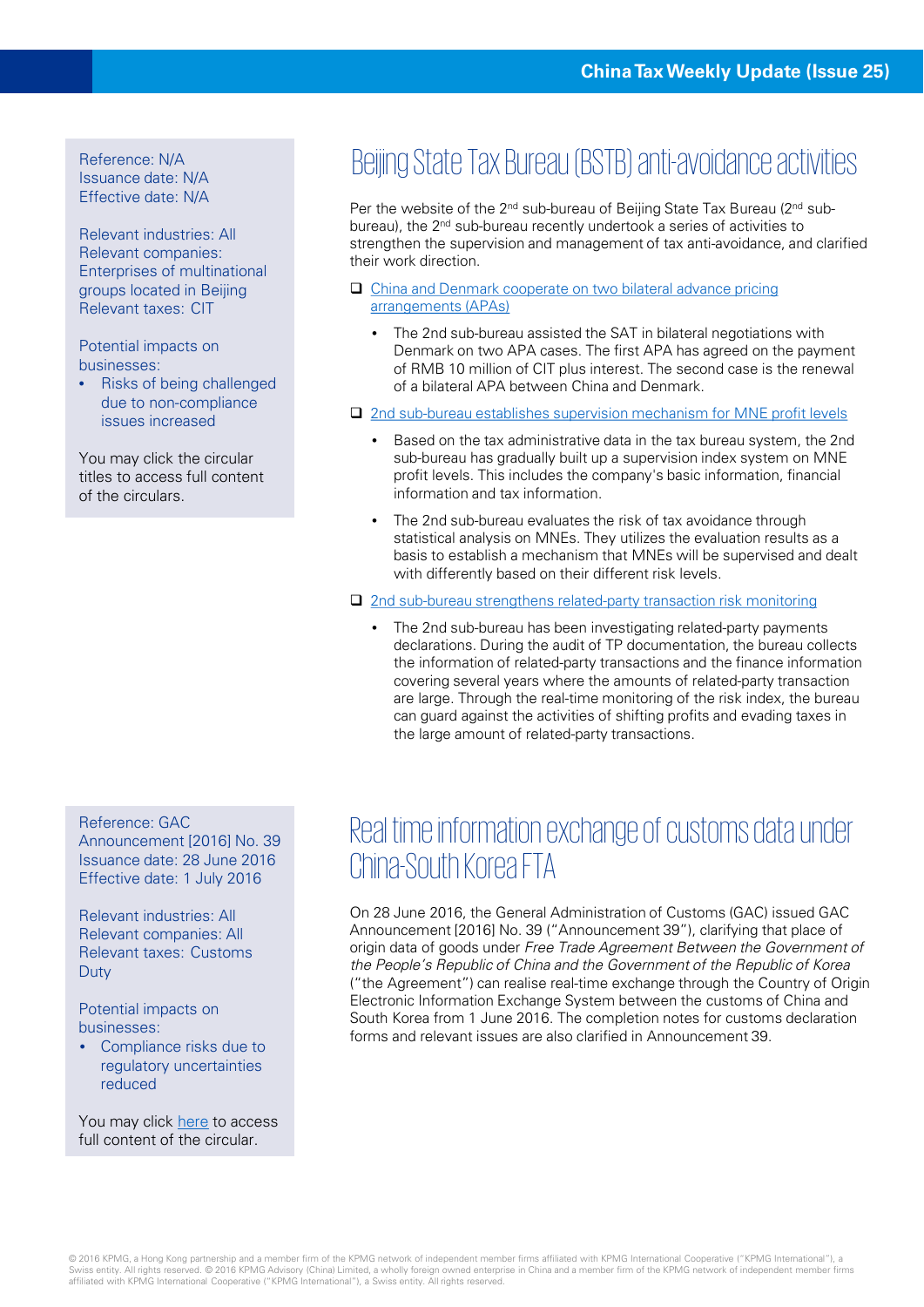## List of Key Tax Policies in the first half of 2016

| <b>Tax</b>                                      | <b>Regulations</b>                                                                                                                                                                                                                                                                                                                                                                                                                                                                                                                                                                                                                                                            | <b>Effective</b><br>date | <b>Link</b>                                                                                                                                                                                                                                                                                       |
|-------------------------------------------------|-------------------------------------------------------------------------------------------------------------------------------------------------------------------------------------------------------------------------------------------------------------------------------------------------------------------------------------------------------------------------------------------------------------------------------------------------------------------------------------------------------------------------------------------------------------------------------------------------------------------------------------------------------------------------------|--------------------------|---------------------------------------------------------------------------------------------------------------------------------------------------------------------------------------------------------------------------------------------------------------------------------------------------|
| <b>Value</b><br><b>Added Tax</b>                | MOF and SAT issue notices on VAT reform implementation and<br>$\bullet$<br>supplement documents<br>$\Box$ From 1 May 2016, all business taxpayers in the construction, real<br>estate, financial and lifestyle service industries will be included<br>into the scope of the BT to VAT reforms to pay VAT rather than<br>BT.                                                                                                                                                                                                                                                                                                                                                   | 1 May<br>2016            | China Tax<br><b>Weekly Update</b><br>Issue 11, Issue<br>13, Issue 14,<br>Issue 15, Issue<br>16, Issue 17,<br>Issue 18, Issue<br>19, Issue 20,<br><b>Issue 21, Issue</b><br>22, Issue 23<br>and Issue 24<br>China Tax Alert<br>Issue 9, Issue<br><u>10, Issue 11, </u><br>Issue 12 and<br>Issue 17 |
|                                                 | State Council issues the transitional scheme for division of central<br>$\bullet$<br>and local revenue on VAT after the VAT reform (Guo Fa [2016] No.<br>26)<br>□ Central government is entitled to get 50% of VAT collected,<br>while the local governments will get the other 50%, with the<br>division of the local portion of VAT subdivided between local<br>governments on the basis of where the VAT is paid. The<br>transitional scheme will take effect from 1 May and the<br>transitional period is tentatively set as 2-3 years. Following this,<br>revised arrangements for sharing revenue between local and<br>central government will need to be put in place. | 1 May<br>2016            | China Tax<br><b>Weekly Update</b><br>Issue 16                                                                                                                                                                                                                                                     |
|                                                 | SAT issues notice to amend the VAT filing returns (SAT<br>$\bullet$<br>Announcement [2016] No. 27)<br>$\Box$ The SAT amends the VAT filing returns and the appendices. The<br>relevant completion notes have also been modified.                                                                                                                                                                                                                                                                                                                                                                                                                                              | 1 June<br>2016           | China Tax<br><b>Weekly Update</b><br>Issue 17                                                                                                                                                                                                                                                     |
| <b>Corporate</b><br><b>Income</b><br><b>Tax</b> | SAT revises Corporate Income Tax (CIT) Filing Forms (SAT<br>$\bullet$<br>Announcement [2016] No. 3)<br>$\Box$ The SAT has revised several CIT annual filing forms. The revised<br>CIT annual filing forms shall apply to the 2015 CIT annual filing<br>and onwards.                                                                                                                                                                                                                                                                                                                                                                                                           | N/A                      | China Tax<br><b>Weekly Update</b><br><i>Issue 4</i>                                                                                                                                                                                                                                               |
|                                                 | New version of Administrative Measures for Recognition of High and<br>$\bullet$<br>New Technology Enterprise (HNTE) released (Guo Ke Fa Huo [2016]<br>No. 32)<br>$\Box$ Circular 32 adjusts the HNTE recognition requirements, as well<br>as the procedures and supervision of the policy.<br>SAT implements the new Administrative Measures for Recognition<br>$\bullet$<br>of High and New Technology Enterprise (HNTE) (Shui Zong Han<br>$[2016]$ No. 74)<br>Three ministries jointly release administrative guidelines for<br>$\bullet$<br>recognition of HNTE (Guo Ke Fa Huo [2016] No. 195)                                                                             | 1<br>January<br>2016     | China Tax<br><b>Weekly Update</b><br>Issue 5, Issue 7<br>China Tax Alert<br><b>Issue 19</b>                                                                                                                                                                                                       |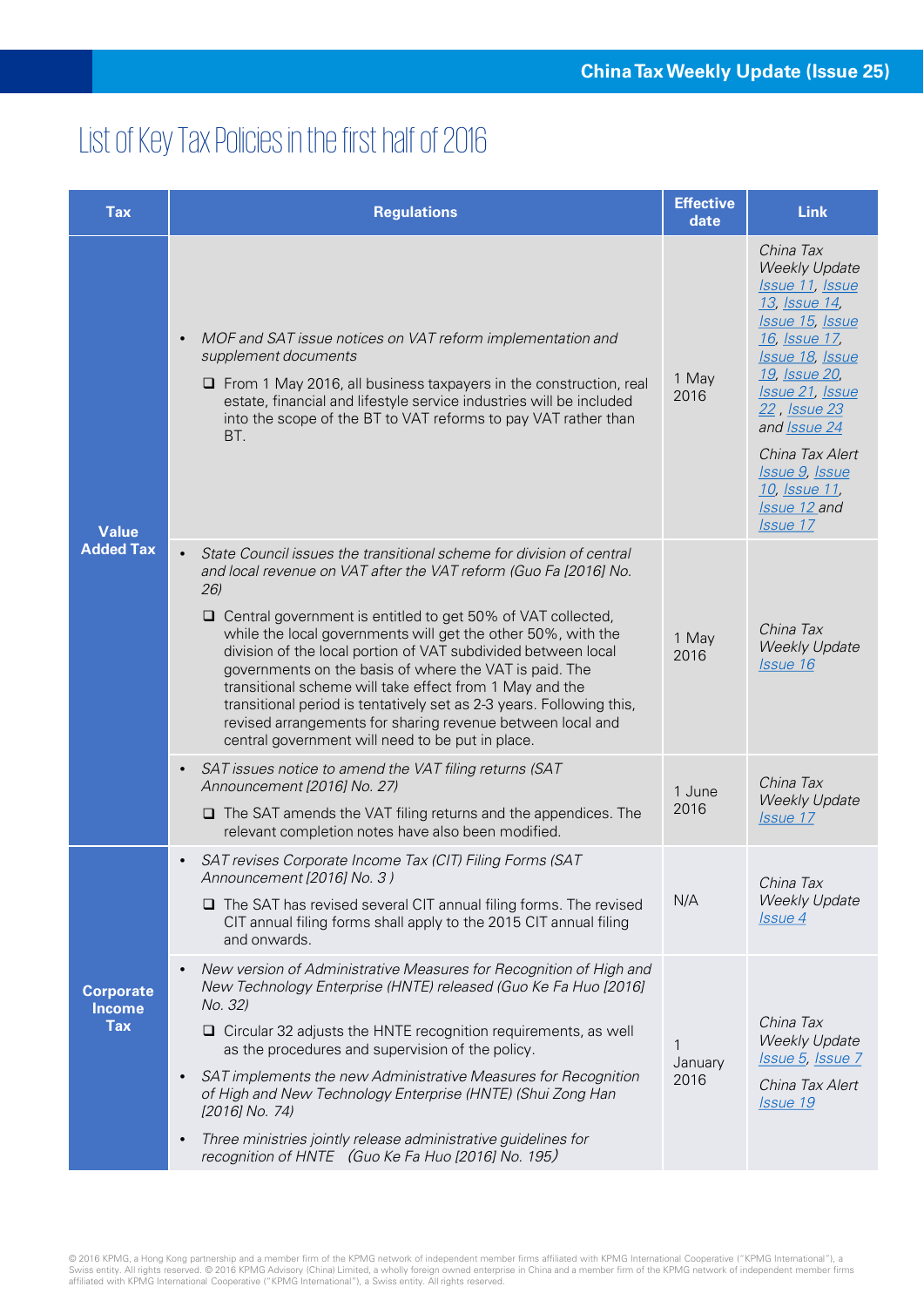| <b>Tax</b>                                      | <b>Regulation</b>                                                                                                                                                                                                                                                                                                                                                                                                                               | <b>Effective</b><br>date | link                                                                 |
|-------------------------------------------------|-------------------------------------------------------------------------------------------------------------------------------------------------------------------------------------------------------------------------------------------------------------------------------------------------------------------------------------------------------------------------------------------------------------------------------------------------|--------------------------|----------------------------------------------------------------------|
| <b>Corporate</b><br><b>Income</b><br><b>Tax</b> | Preferential Corporate Income Tax (CIT) policies for software and<br>$\bullet$<br>integrated circuit (IC) enterprises (Cai Shui [2016] No. 49)                                                                                                                                                                                                                                                                                                  |                          |                                                                      |
|                                                 | $\Box$ Circular 49 upgrades certain provisions under the Notice on CIT<br>policies for further encouraging the development of software and<br>IC industries (Cai Shui [2012] No. 27) in order to clarify the<br>preferential CIT policies enjoyed by software and IC enterprises                                                                                                                                                                | 1 Jan<br>2015            | China Tax<br><b>Weekly Update</b><br>Issue 17 and<br><b>Issue 20</b> |
|                                                 | 4 authorities jointly clarify issues for key software and IC design<br>$\bullet$<br>enterprises under the State planning (Fa Gai Gao Ji [2016] No.1056)                                                                                                                                                                                                                                                                                         |                          |                                                                      |
| <b>Tax Admin</b>                                | SAT announces the key tasks of taxation work in 2016 (SAT<br>$\bullet$<br>Announcement [2016] No.12)                                                                                                                                                                                                                                                                                                                                            |                          |                                                                      |
|                                                 | $\Box$ SAT clarify 10 key tasks which include: push forward the tax<br>reform, implement the taxation policies, transform tax collection<br>and administration methods, strengthen tax collection<br>mechanism, promote tax administration in accordance with the<br>laws, optimize taxation services, push forward administration of<br>taxation using information technologies, participate in<br>international cooperation on taxation, etc. | N/A                      | China Tax<br>Weekly update<br>Issue 6                                |
|                                                 | SAT issues the Trial Measures for the Public Disclosure of<br>Significant Tax Fraud Cases [2016] No. 24)                                                                                                                                                                                                                                                                                                                                        |                          |                                                                      |
|                                                 | $\Box$ Revise the announcing principles, case standards, announcement<br>content, announcing methods, remedial measures, information<br>keeping and penalty measures, etc. for significant tax fraud<br>cases. The SAT has "named and shamed" 15 tax fraud cases in<br>two batches in May and June this year respectively.                                                                                                                      | 1 June<br>2016           | China Tax<br>Weekly update<br>Issue 16, Issue<br>19 and Issue 24     |
|                                                 | SAT issues the Provisional Administrative Measures for Tax Audit<br>$\bullet$<br>Case Sourcing (Shui Zong Fa [2016] No. 71)                                                                                                                                                                                                                                                                                                                     |                          | China Tax                                                            |
|                                                 | $\Box$ Clarify tax audit case sourcing information, case sourcing type,<br>case sourcing handling, case sourcing allocation and use of<br>results etc.                                                                                                                                                                                                                                                                                          | 1 July<br>2016           | Weekly update<br><b>Issue 20</b>                                     |
|                                                 | SAT issues the measures for administration of name-list database of<br>random inspection objects of tax inspection (Trial) (Shui Zong Fa<br>[2016] No. 73)                                                                                                                                                                                                                                                                                      |                          |                                                                      |
|                                                 | $\Box$ Clarify that the population of taxpayers which may potentially be<br>chosen for audit ('audit objects') are divided into key audit objects<br>and non-key audit objects, and also clarify issues in regard of<br>collecting tax-related information for the list of enterprises in the<br>audit pool, and in relation to construction and maintenance of the<br>database, etc.                                                           | 24 May<br>2016           | China Tax<br>Weekly update<br><b>Issue 21</b>                        |
|                                                 | SAT issues notice on the Measures for Joint Tax Audit Work of State<br>$\bullet$<br>Tax Bureaux and Local Tax Bureaux (Trial) (Shui Zong Fa [2016] No.<br>84)<br>$\Box$ Stipulate relevant aspects of joint tax audit work carried out by                                                                                                                                                                                                       | 6 June<br>2016           | China Tax<br>Weekly update<br><b>Issue 23</b>                        |
|                                                 | STBs and LTBs                                                                                                                                                                                                                                                                                                                                                                                                                                   |                          |                                                                      |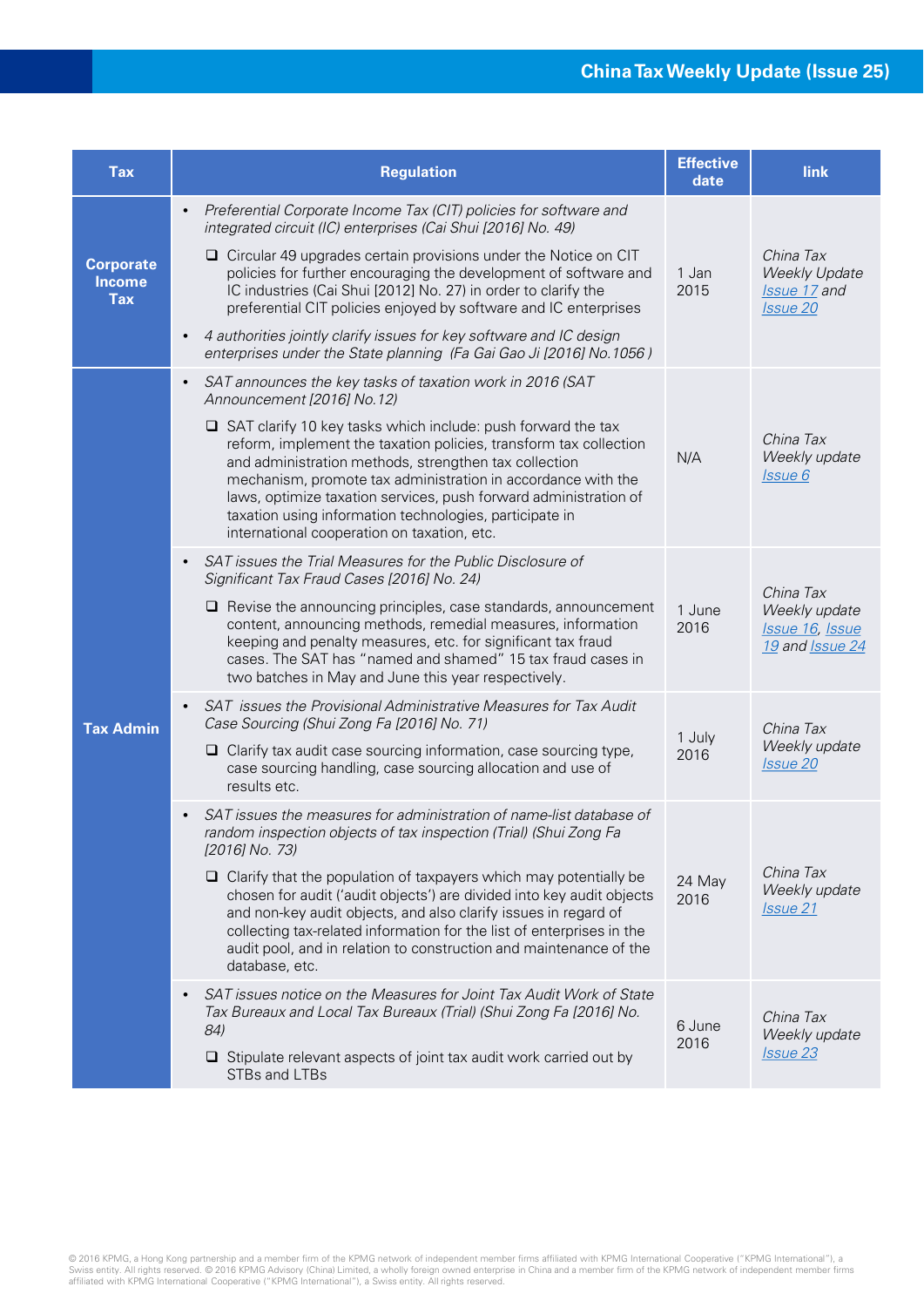| <b>Tax</b>                   | <b>Regulation</b>                                                                                                                                                                                                                                                                                                                                                                                                                          | <b>Effective</b><br>date | link                                                                 |
|------------------------------|--------------------------------------------------------------------------------------------------------------------------------------------------------------------------------------------------------------------------------------------------------------------------------------------------------------------------------------------------------------------------------------------------------------------------------------------|--------------------------|----------------------------------------------------------------------|
| <b>Tax Admin</b>             | MOFCOM issues Administrative Measures on Recordal Filing of HK<br>$\bullet$<br>and Macao Service Providers Making Investments in Mainland China<br>(Trial) (MOFCOM Announcement [2016] No. 20)                                                                                                                                                                                                                                             |                          |                                                                      |
|                              | $\Box$ Clarify the recordal filing scope of HK and Macao Service<br>Providers, the relevant in-charge authorities for the filings,<br>procedures and materials for the filings, and administrations of<br>the filings, etc.                                                                                                                                                                                                                | 1 June<br>2016           | China Tax<br><b>Weekly Update</b><br>Issue 19 and<br><b>Issue 22</b> |
|                              | State Council issues decision on adjusting administrative approval<br>$\bullet$<br>procedures and relaxing entry restriction for HK and Macao service<br>providers providing cross-border services and making investments in<br>mainland (Guo Fa [2016] No. 32)                                                                                                                                                                            |                          |                                                                      |
|                              | $\Box$ Adjust the administrative approval procedures and relax entry<br>restriction for HK and Macao service providers providing cross-<br>border services and making investments in certain sectors in<br>mainland China.                                                                                                                                                                                                                 |                          |                                                                      |
|                              | SAT issues Announcement on Implementation of Multilateral<br>$\bullet$<br>Convention on Mutual Assistance in Tax Collection and<br>Administration (SAT Announcement [2016] No.4)                                                                                                                                                                                                                                                           |                          | China Tax<br>Weekly update<br>Issue 4                                |
| <b>Internation</b><br>al Tax | □ Clarify that the Multilateral Convention on Mutual Assistance in<br>Tax Collection and Administration will be applicable to China on 1<br>February 2016. China shall start to implement the Convention on<br>1 January 2017. The Convention applies to 16 taxes including<br>CIT, VAT, Business Tax, Consumption Tax, and others.                                                                                                        | N/A                      |                                                                      |
|                              | The 10 <sup>th</sup> FTA meeting held in Beijing<br>$\bullet$<br>□ SAT signs the Multilateral Competent Authority Agreement for<br>the automatic exchange of Country-by-Country reports (CBC<br>MCAA), also signs the Memorandum of Understanding on<br>Taxation Cooperation with Canada and US separately. The<br>Communiqué of the 10thMeeting of the OECD Forum on Tax<br>Administration was also released at the close of the meeting. | N/A                      | China Tax<br><b>Weekly Update</b><br>Issue 18 and<br><b>Issue 19</b> |
|                              | OECD releases a discussion draft on the development of a<br>multilateral instrument to implement the tax-treaty related Base<br>Erosion and Profit Shifting (BEPS) measures<br>$\Box$ The multilateral instrument will modify existing bilateral tax<br>treaties in order to swiftly implement the tax treaty measures<br>developed in the course of the OECD-G20 BEPS Project.                                                            | N/A                      | China Tax<br>Weekly update<br><i>Issue</i> 22                        |
|                              | OECD Council approves the amendments to the Transfer Pricing<br>$\bullet$<br>Guidelines for Multinational Enterprises and Tax Administrations<br>$\Box$ BEPS transfer pricing related measures were included in the<br>Guidelines, and BEPS reports were included in the preface of<br>Committee recommendations on the transfer pricing decisions of<br>affiliated enterprises.                                                           | N/A                      | China Tax<br>Weekly update<br><b>Issue 23</b>                        |
|                              | The Fourth Protocol to the Arrangement between the Mainland<br>$\bullet$<br>China and the Hong Kong Special Administrative Region for the<br>Avoidance of Double Taxation and the Prevention of Fiscal Evasion<br>with respect to Taxes on Income (SAT Announcement [2016] No.12)                                                                                                                                                          | 29<br>Decemb             | China Tax<br>Weekly update                                           |
|                              | □ SAT announce that the Protocol entered into force from 29<br>December 2015, and shall be applied to the income generated on<br>and after 29 December 2015.                                                                                                                                                                                                                                                                               | er 2015                  | Issue 10                                                             |

© 2016 KPMG, a Hong Kong partnership and a member firm of the KPMG network of independent member firms affiliated with KPMG International Cooperative ("KPMG International"), a<br>Swiss entity. All rights reserved. © 2016 KPMG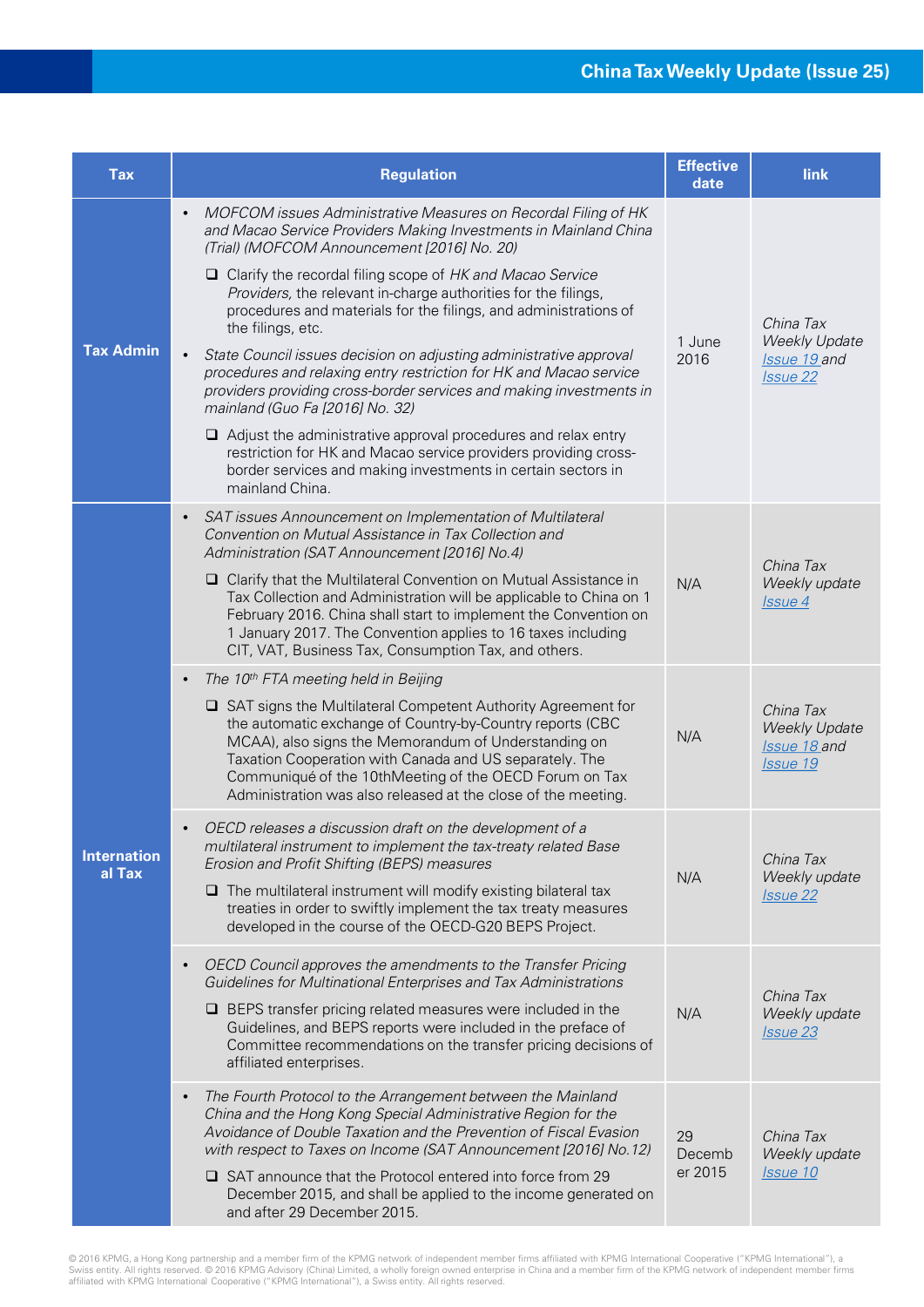| <b>Tax</b>                                    | <b>Regulation</b>                                                                                                                                                                                                                                                                                                                                                                                                                                                                                                                                                                                                                                                                                                                                                                                                                                                                                                                                                                                                                                                                                                                                                                                                       | <b>Effective</b><br>date          | link                                                                                               |
|-----------------------------------------------|-------------------------------------------------------------------------------------------------------------------------------------------------------------------------------------------------------------------------------------------------------------------------------------------------------------------------------------------------------------------------------------------------------------------------------------------------------------------------------------------------------------------------------------------------------------------------------------------------------------------------------------------------------------------------------------------------------------------------------------------------------------------------------------------------------------------------------------------------------------------------------------------------------------------------------------------------------------------------------------------------------------------------------------------------------------------------------------------------------------------------------------------------------------------------------------------------------------------------|-----------------------------------|----------------------------------------------------------------------------------------------------|
| <b>Internation</b><br>al Tax                  | Agreement Between the People's Republic of China and the Federal<br>$\bullet$<br>Republic of Germany for the Avoidance of Double Taxation and the<br>Prevention of Fiscal Evasion with respect to Taxes on Income and on<br>Capital ("New DTA") and its Protocol (SAT Announcement [2016]<br>No. 37)<br>The new DTA shall apply to income derived after 1 January 2017<br>⊔<br>and is effective from 6 April 2016.                                                                                                                                                                                                                                                                                                                                                                                                                                                                                                                                                                                                                                                                                                                                                                                                      | 6 April<br>2016                   | China Tax<br>Weekly update<br><b>Issue 24</b>                                                      |
| <b>Resource</b><br><b>Tax</b>                 | MOF and SAT's Notice on Comprehensive Implementation of the<br>$\bullet$<br>Resource Tax Reform (Cai Shui [2016] No. 53)<br>MOF and SAT Clarify Specific Policies in Resource Tax Reform (Cai<br>$\bullet$<br>Shui [2016] No. 54)<br>MOF, SAT and MWR Issue the Pilot Provisional Regulation on Water<br>$\bullet$<br>Resource Tax Reform (Cai Shui [2016] No. 55)                                                                                                                                                                                                                                                                                                                                                                                                                                                                                                                                                                                                                                                                                                                                                                                                                                                      | 1 July<br>2016                    | China Tax<br>Weekly update<br>Issue 18<br>China Tax Alert<br>Issue 18                              |
| Cross-<br><b>Border E-</b><br><b>Commerce</b> | State Council issues Approval of the State Council on Establishing<br>$\bullet$<br>Cross-Border E-Commerce Comprehensive Pilot Zones in 12<br>Cities(Guo Han [2016] No. 17)<br>Approval to establish 12 CECPZs in Tianjin, Shanghai, Chongqing,<br>Hefei, Zhengzhou, Guangzhou, Chengdu, Dalian, Ningbo,<br>Qingdao, Shenzhen and Suzhou.                                                                                                                                                                                                                                                                                                                                                                                                                                                                                                                                                                                                                                                                                                                                                                                                                                                                               | N/A                               | China Tax<br>Weekly update<br>Issue 3                                                              |
|                                               | Notice on Import Tax Policies for Retail of Cross-border E-commerce<br>$\bullet$<br>/ Notice on adjustment of the import tax polices for inbound articles<br>(Cai Guan Shui [2016] No.18 / Shui Wei Hui [2016] No.2)<br>$\Box$ E-commerce B2C imports shall be deemed as "goods" and be<br>subject to Import Customs Duty, Import VAT and Import<br>Consumption Tax<br>Announcement on Releasing the List of Retail Goods Imported in<br>$\bullet$<br>Cross-Border E-commerce Transactions (Announcement [2016]<br>No.40 by MOF and other 10 authorities)<br>GAC's Announcement on Revision of the Classification List of<br>$\bullet$<br>Imported Articles of the PRC and the Dutiable Value List of Imported<br>Articles of the PRC (GAC Announcement [2016] No.25)<br>GAC's Announcement on Supervision of Retail Products Imported<br>$\bullet$<br>and Exported in Cross-border E-commerce Transaction (GAC<br>Announcement [2016] No. 26)<br>The second batch of imported products for cross-border B2C e-<br>$\bullet$<br>commerce released (Announcement [2016] No. 47 by MOF and<br>other 10 authorities)<br>MOF suspends customs clearance requirements for cross-border<br>$\bullet$<br><i>B2C e-commerce</i> | 8April<br>2016<br>8 April<br>2016 | China Tax<br>Weekly update<br>Issue 12, Issue<br>14, Issue 15 and<br><i><u><b>Issue 20</b></u></i> |
| Customs<br>duty                               | Import tax issues concerning repair businesses of air materials under<br>$\bullet$<br>a guarantee arrangement clarified (GAC Announcement [2016] No. 6)<br>$\Box$ Announcement 6 clarified the tax scope, documentation<br>requirements and tax declaration and filing requirements on<br>repair businesses of air materials under a guarantee arrangement.                                                                                                                                                                                                                                                                                                                                                                                                                                                                                                                                                                                                                                                                                                                                                                                                                                                             | 29<br>January<br>2016             | China Tax<br><b>Weekly Update</b><br><i>Issue</i> 5                                                |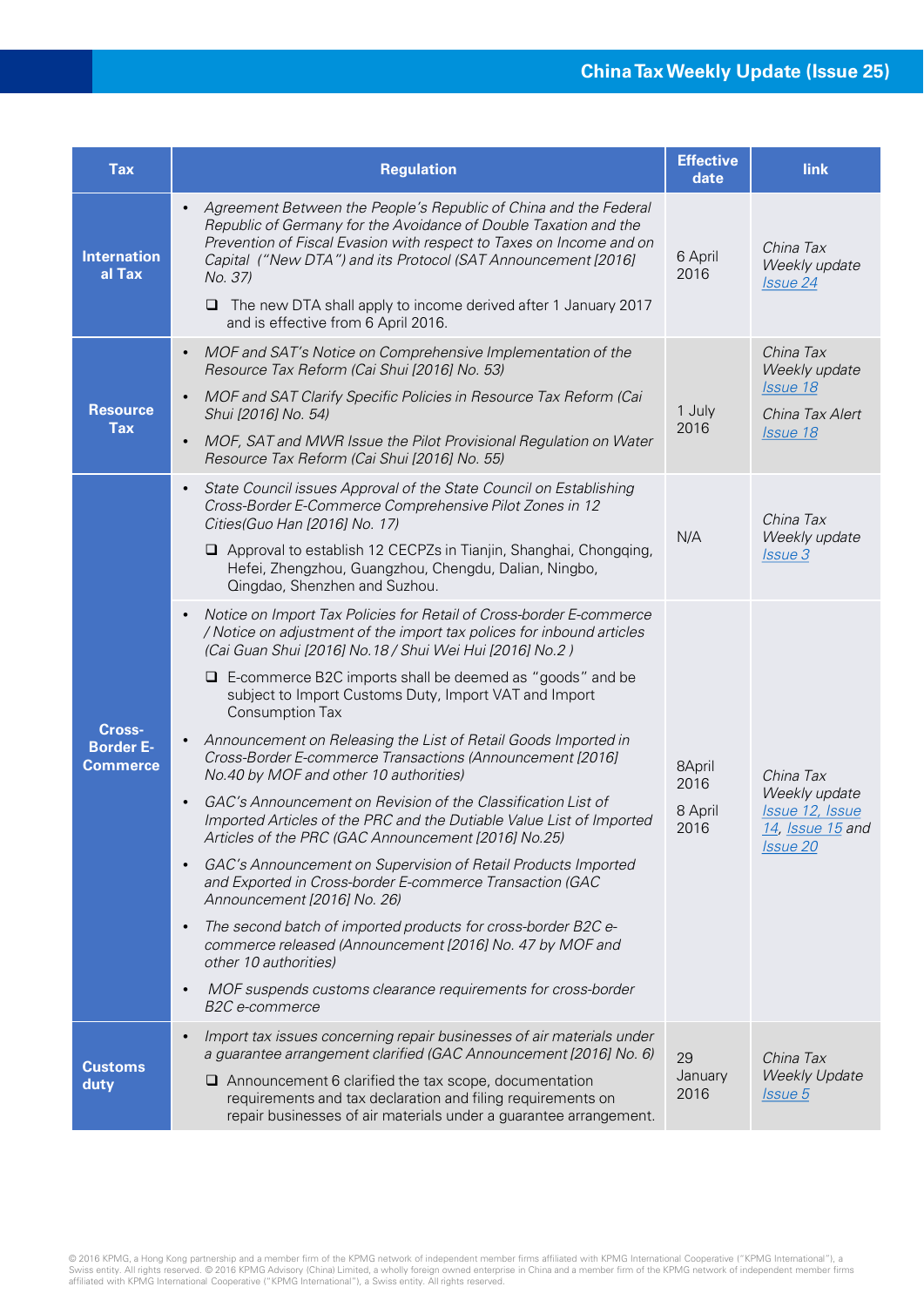| <b>Tax</b>             | <b>Regulations</b>                                                                                                                                                                                                                                                                                                                                                                                                                                                                                                                                                                                                                                                                                                                              | <b>Effective</b><br>date | <b>Link</b>                                          |
|------------------------|-------------------------------------------------------------------------------------------------------------------------------------------------------------------------------------------------------------------------------------------------------------------------------------------------------------------------------------------------------------------------------------------------------------------------------------------------------------------------------------------------------------------------------------------------------------------------------------------------------------------------------------------------------------------------------------------------------------------------------------------------|--------------------------|------------------------------------------------------|
| <b>Customs</b><br>duty | GAC revises administration on dutiable value for operating lease of<br>$\bullet$<br>aircraft (GAC Announcement [2016] No.8)<br>$\Box$ Announcement 8 clarified certain issues in respect of the<br>administration on dutiable value for operating lease of aircraft.                                                                                                                                                                                                                                                                                                                                                                                                                                                                            | 29<br>January<br>2016    | China Tax<br><b>Weekly Update</b><br>Issue 5         |
|                        | GAC revises standards for filling in customs declaration forms (GAC<br>$\bullet$<br>Announcement [2016] No.20)<br>$\Box$ GAC made amendments to the previous version of the standards<br>for filling in customs declaration forms for imports and exports<br>which was announced in 2008.                                                                                                                                                                                                                                                                                                                                                                                                                                                       | 30 March<br>2016         | China Tax<br><b>Weekly Update</b><br>Issue 12        |
|                        | GAC revises the custom declaration form and record filing list for<br>$\bullet$<br>inbound and outbound goods (GAC Announcement [2016] No. 28)<br>$\Box$ Announcement 28 revises the import and export customs<br>declaration form and the record filing list for inbound and<br>outbound goods in accordance with the revisions to the filling<br>standards. The revised customs declaration form and the record<br>filing list will be effective from 16 May 2016.                                                                                                                                                                                                                                                                            | 16 May<br>2016           | China Tax<br><b>Weekly Update</b><br>Issue 15        |
|                        | Integrated customs clearance piloted in Shanghai<br>$\bullet$<br>$\Box$ The pilot reform for integrated customs clearance will be<br>launched in Shanghai from 1 June 2016. A pilot customs<br>clearance administrative model described as "One-off<br>Declaration, Step-by-step Handling" for import and export of<br>goods will be introduced.                                                                                                                                                                                                                                                                                                                                                                                                | N/A                      | China Tax<br><b>Weekly Update</b><br><b>Issue 21</b> |
| <b>Others</b>          | State Council approves pilot schemes for service trade innovation<br>$\bullet$<br>(GuoFa[2016] No. 40)<br>$\Box$ The State Council officially approved the Pilot Schemes of<br>Innovative Development of Service Trade which will be carried<br>out in the above-mentioned 10 provinces (cities) as well as 5<br>State-level new zones over the next 2 years. The 10 provinces<br>(cities) are Tianjin, Shanghai, Hainan, Shenzhen, Hangzhou,<br>Wuhan, Guangzhou, Chengdu, Suzhou and Weihai. The 5 State-<br>level new zones are Harbin, Jiangbei of Nanjing, Liangjiang of<br>Chongqing, Gui'an of Guizhou and Xixian of Shaanxi. The pilot<br>schemes clarify the pilot period, pilot mission and the relevant<br>supporting measures, etc. | N/A                      | China Tax<br><b>Weekly Update</b><br>Issue 7         |
|                        | NDRC and MOFCOM release Draft negative list for market entry<br>$\bullet$<br>(Trial) (Fa Gai Jing Ti [2016] No. 442)<br>$\Box$ The Draft sets forth 328 items of negative list of market entry to<br>industries, areas and businesses subject to investment ban or<br>restrictions, including 96 items to which entry is banned and 232<br>items to which entry is restricted.                                                                                                                                                                                                                                                                                                                                                                  | N/A                      | China Tax<br><b>Weekly Update</b><br>Issue 14        |
|                        | CSRC invites the public to provide comments on the revised<br>$\bullet$<br>Measures for Major Assets Restructuring of listed companies<br>$\Box$ The China Securities Regulatory Commission changes the<br>definition of back-door listing and the scope of existing rules<br>related to enterprises restructuring.                                                                                                                                                                                                                                                                                                                                                                                                                             | N/A                      | China Tax<br><b>Weekly Update</b><br>Issue 24        |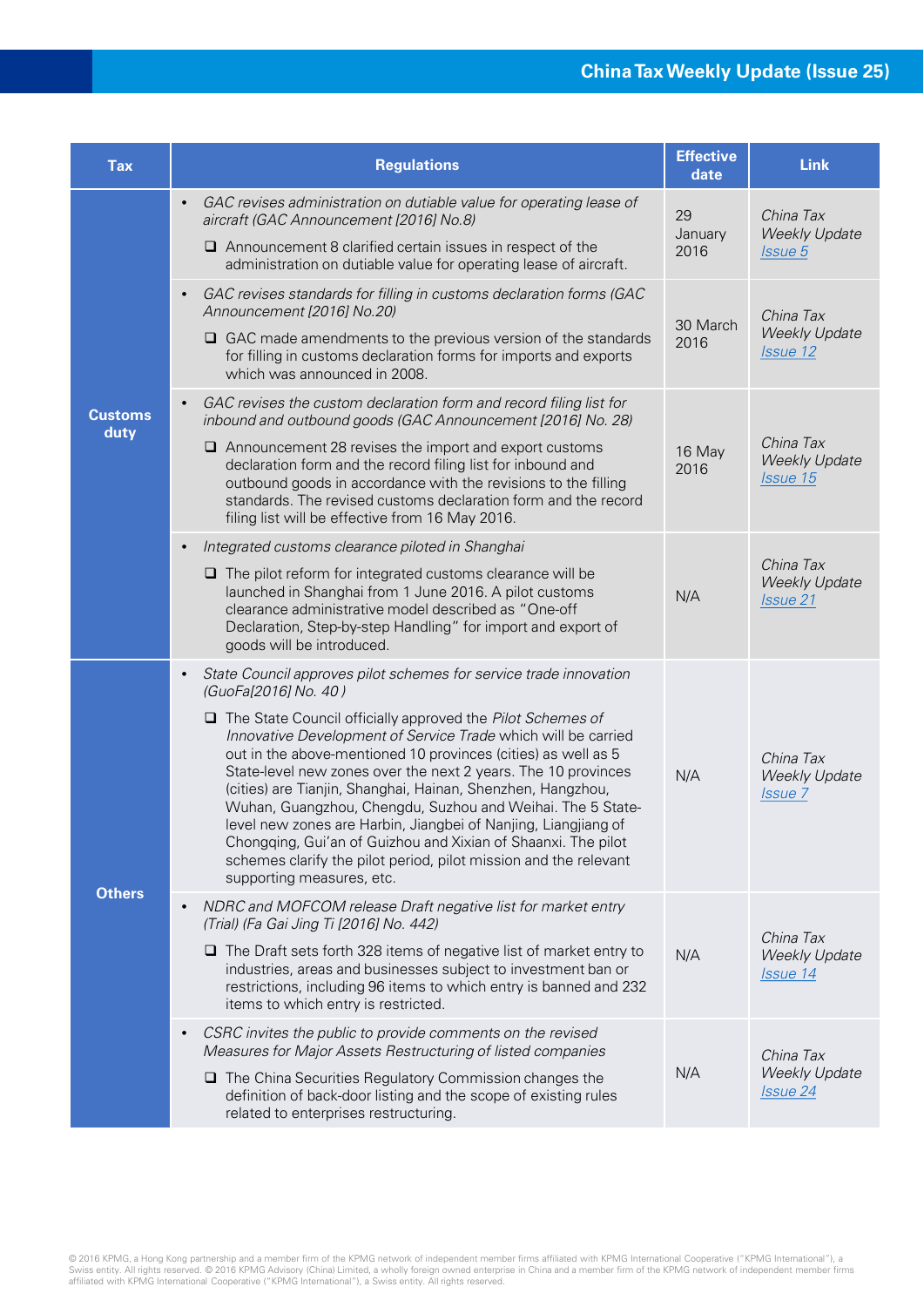#### **China Tax Weekly Update (Issue 25)**

| Tax           | <b>Regulations</b>                                                                                                                                                                                                                                                                                                                                                                                                                                                                                                                                                                | <b>Effective</b><br>date | <b>Link</b>                                          |
|---------------|-----------------------------------------------------------------------------------------------------------------------------------------------------------------------------------------------------------------------------------------------------------------------------------------------------------------------------------------------------------------------------------------------------------------------------------------------------------------------------------------------------------------------------------------------------------------------------------|--------------------------|------------------------------------------------------|
| <b>Others</b> | SAFE issues notice on forex administrations for foreign institutional<br>$\bullet$<br>investors investing in the inter-bank bond market (Hui Fa [2016] No.<br>12)<br>$\Box$ Circular 12 regulates foreign institutional investors (FIIs) investing<br>in domestic inter-bank bond market                                                                                                                                                                                                                                                                                          | 27 May<br>2016           | China Tax<br><b>Weekly Update</b><br><i>Issue</i> 21 |
|               | SAFE relaxes capital account forex settlement (Hui Fa [2016] No. 16)<br>The State Administration of Foreign Exchange (SAFE) expanded<br>⊔<br>nationwide the administrative reform governing the conversion of<br>foreign currency debt, borrowed from overseas, into RMB for<br>use in business activities in China. It also provided for uniform<br>administration for conversion, of amounts received by a Chinese<br>company (including an FIE) on its foreign capital account, into<br>RMB and use of the RMB so converted for business purposes,<br>by the company, at will. | 9 June<br>2016           | China Tax<br><b>Weekly Update</b><br>Issue 23        |